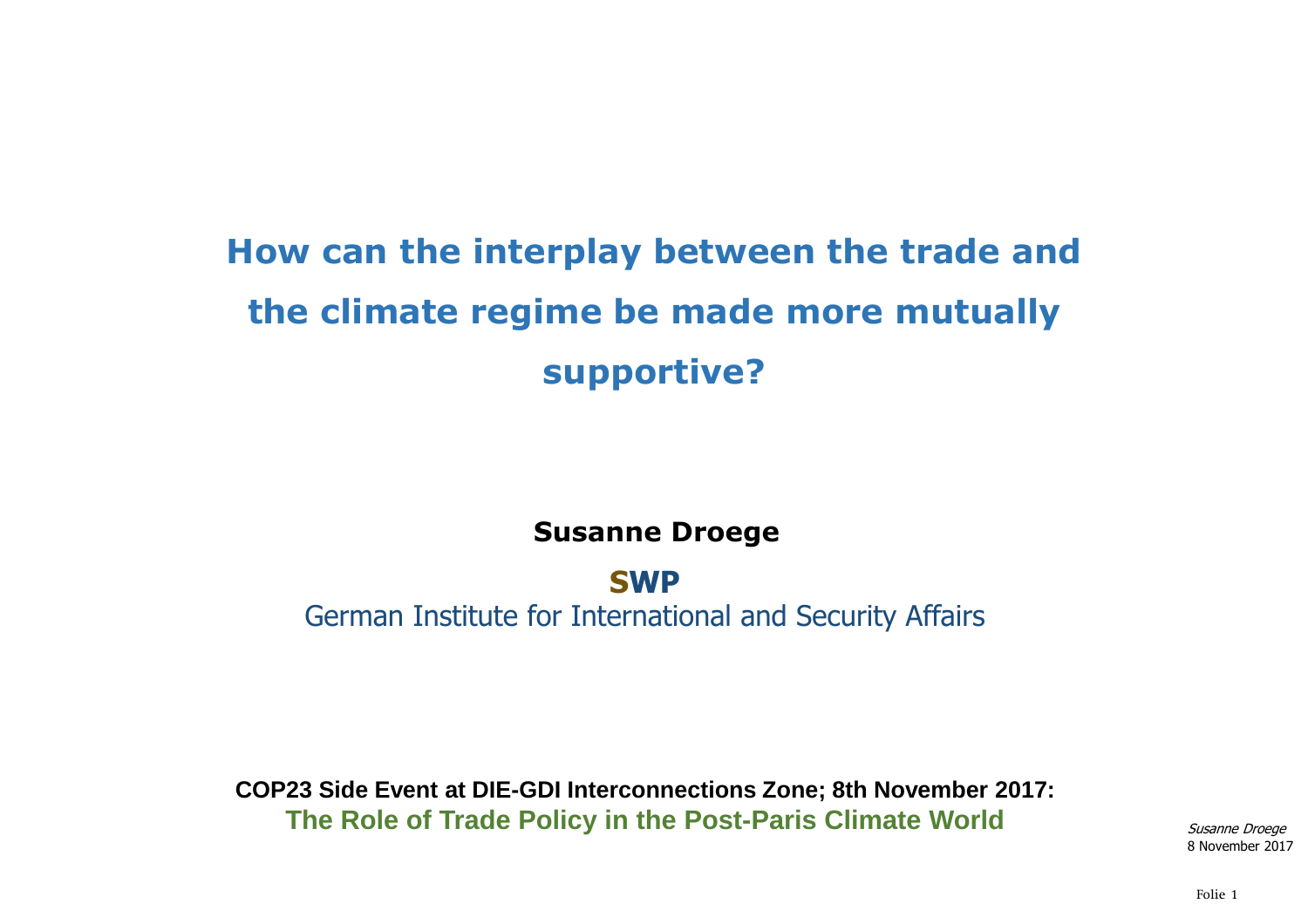### **Outline**

- **1. Point of Departure – A new Context**
- **2. The Paris Agreement and Trade**
- **3. National Climate Policy and Means to Deal with International Aspects**
- **4. Ways Forward**
- **5. Next Steps**

Susanne Droege8 November 2017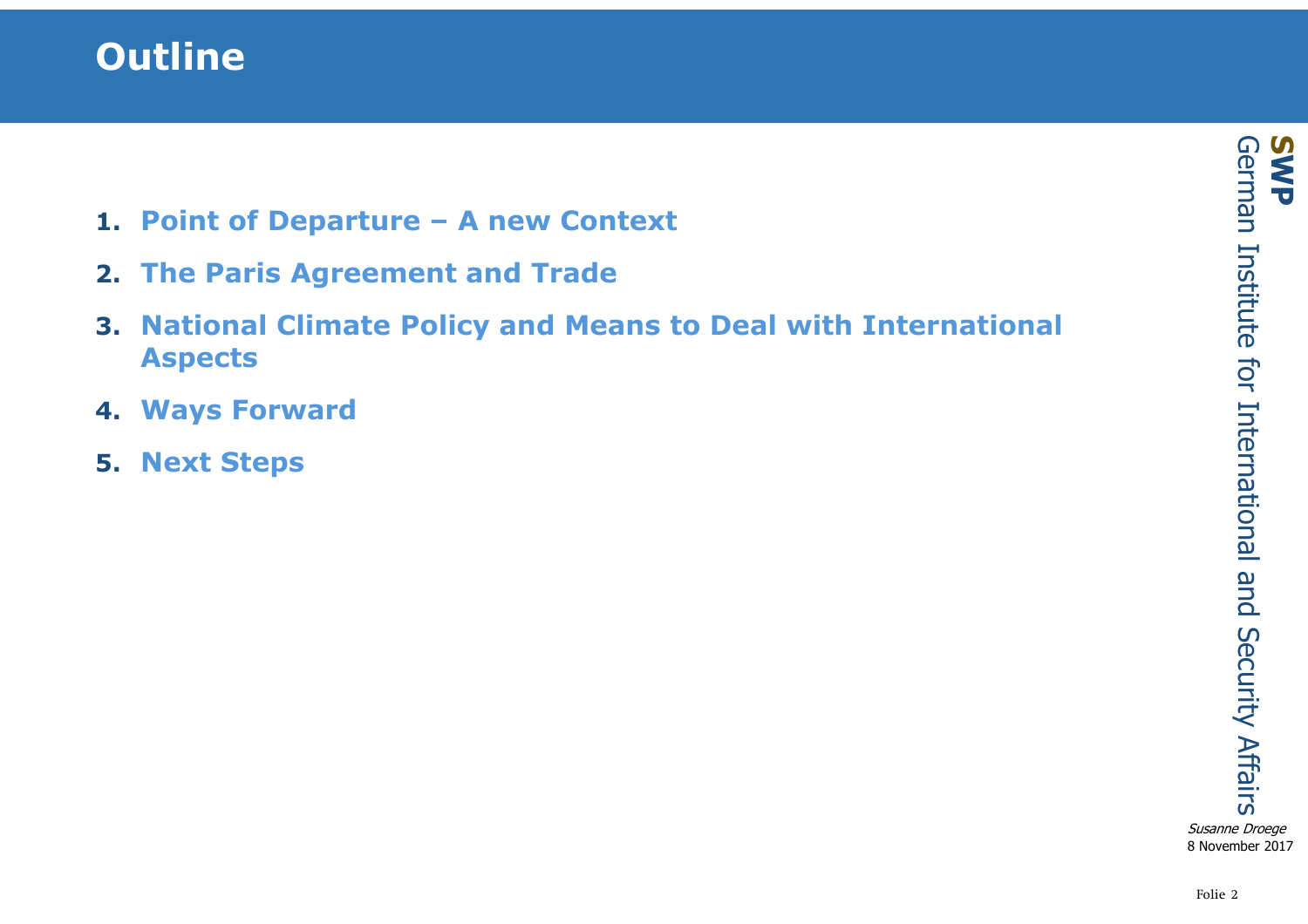## **1 Overview of the Regimes**



Susanne Droege8 November 2017

Source: Droege et al. 2016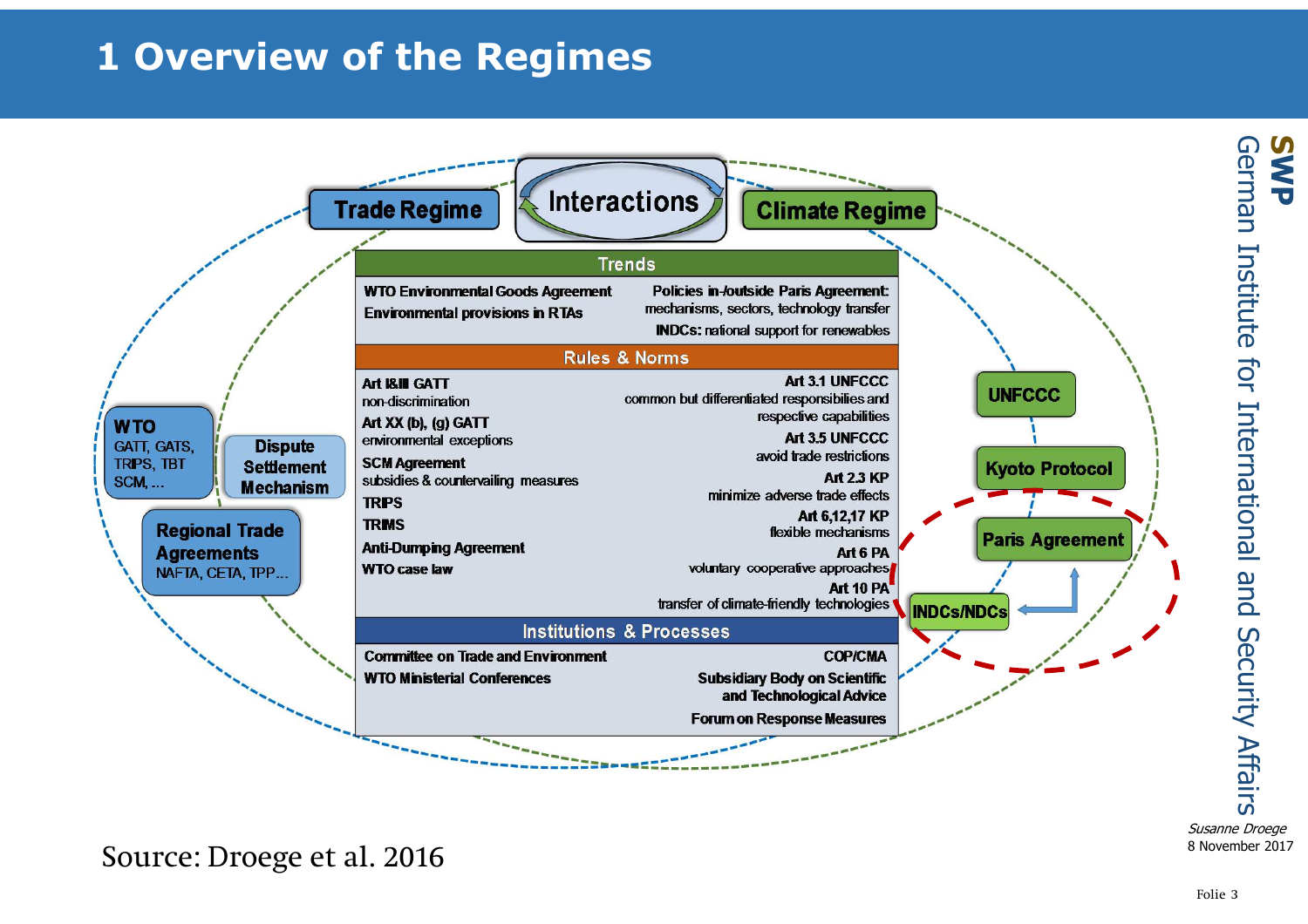The Paris Agreement **does not** refer to trade, but there are **elements** of the PA that touch upon, or increase the role of, trade rules.

- *Market mechanisms covered by Article 6 of the Paris Agreement and the trading of international emission reduction units*.
	- demand for a clearer definition of **related services** under the GATS. potential for the **allocation** of mitigation efforts under domestic climate policies to interfere with trade regime rules on subsidies and countervailing measures.
- n. *Technology transfer through trade as a means of implementation under the Paris Agreement.*–
	- Technology transfer and **IPR**; TRIPS not reconciling interests of industrial countries and developing countries WTO members.
- *Carbon pricing and emissions trading.* INDCs show that many countries are interested in carbon pricing.
	- carbon leakage issues arise. adjustment of carbon prices at the border?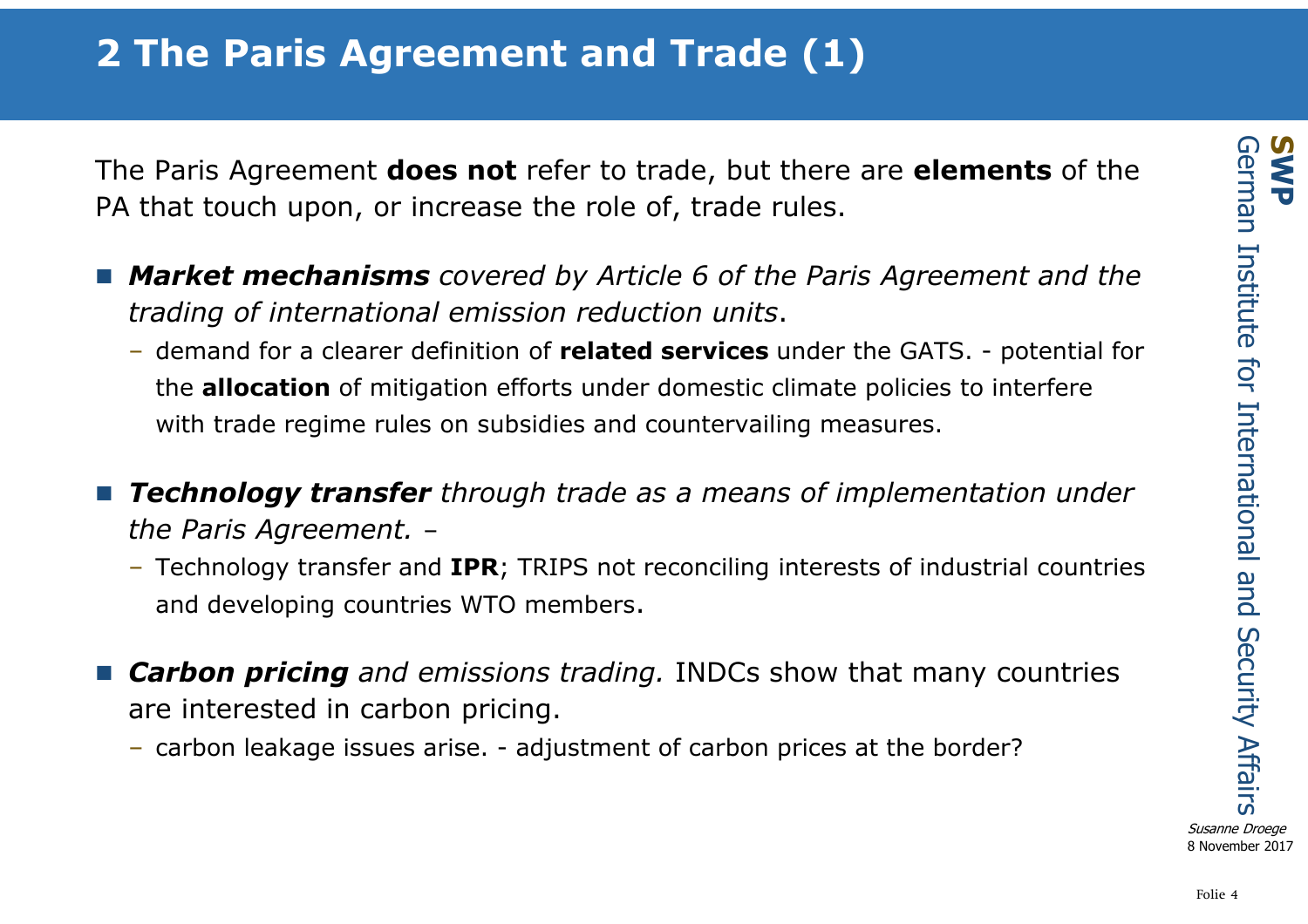### **2 The Paris Agreement and Trade (2)**

- *Implementation of national climate policy in the energy sector. <i>INDCs* include **support for renewable energy** in many countries. The number of specific regulations, such as local content clauses and subsidies that are in conflict with WTO rules, could rise.
- *Removal of fossil fuel subsidies.* High potential climate benefits, but still needs more support by international institutions, including the WTO and RTAs. This could bring about more transparency and coordination of national activities.
- n. **Further details and elements** can be found and will evolve further with the (I)NDCs.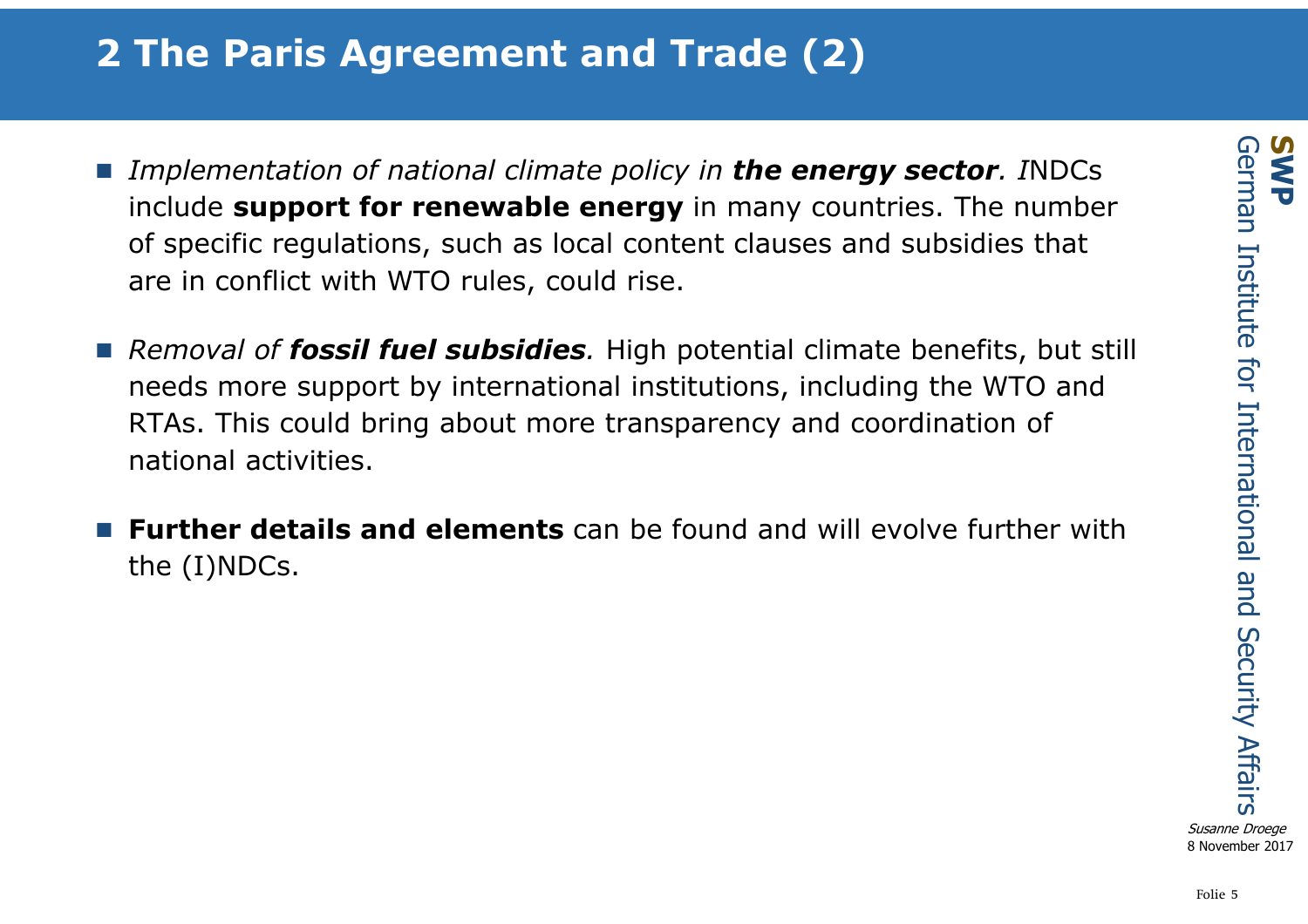### **3 Trade Elements in INDCs**

Data at WRI  $\frac{\text{http://cait.wri.org/index/}}{\text{http://cait.wri.org/index/}}$  (June 2017 164 parties = 191 countries) UNFCCC website:

http://www4.unfccc.int/submissions/indc/Submission%20Pages/submissions.aspx

- Kreibich (2016) with a first overview:
	- – 92 INDCs indicate intention of using **international market mechanisms**;
	- 45 do not mention this tool at all.
	- Mostly low-income countries intend **to sell some type of mitigation unit** to source carbon finance flows (under Article 6 PA).
	- 29 countries express their interest in **using international market mechanisms** in the future, 18 explicitly reject them.
	- Many countries intend **investment in REN**, some very detailed. Most have announced relative or absolute targets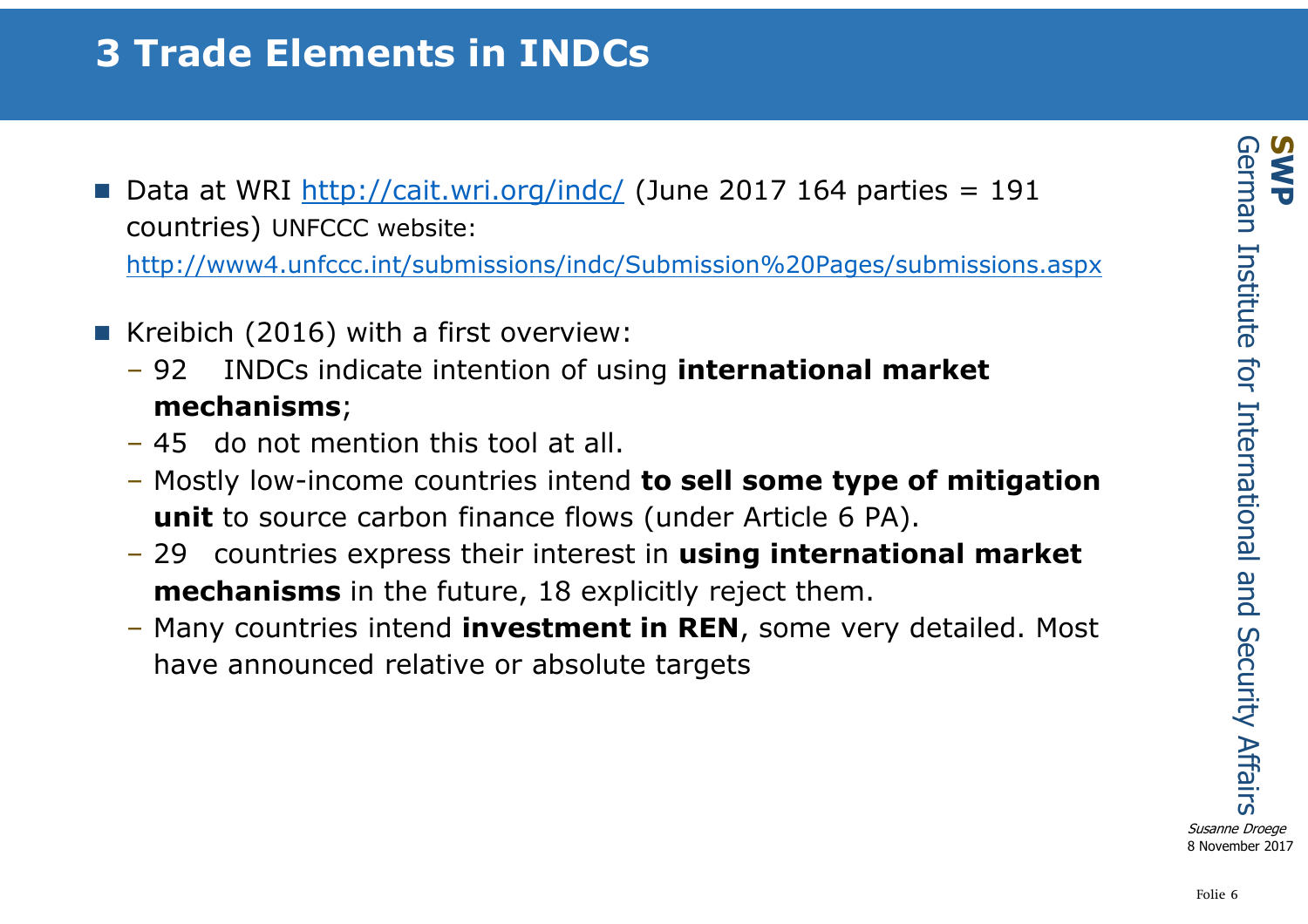### **3 Trade Elements in INDCs**

- Brandi 2017: **trade elements** in INDCs
	- 1. Reducing trade barriers (6%)
	- 2. Regulating trade on climate grounds (11%)
	- 3. Regulating timber trade (3%)
	- 4. Standards and labelling (9%)
	- 5. Border carbon adjustment (Mexico)
	- 6. Fossil fuel subsidies reform (6%)
	- 7. Renewable energy (priority in over 50%)
	- 8. Technology Transfer (63% of all conditional contributions mentioned)
	- 9. International Market Mechanisms (11% explicit, 56% interested, 50% conditional)
	- 10. Co-Benefits/trade-related trade-offs in EX and IM (6%)

### **Overall picture**

- Direct trade reference in 45% of INDCs
- Specific trade elements rel. to mitigation in 22% of INDC s
- (Largest emitters and exporters of carbon not among those )
- References to indirect trade-related elements can be found in almost all<br>INDCs INDCs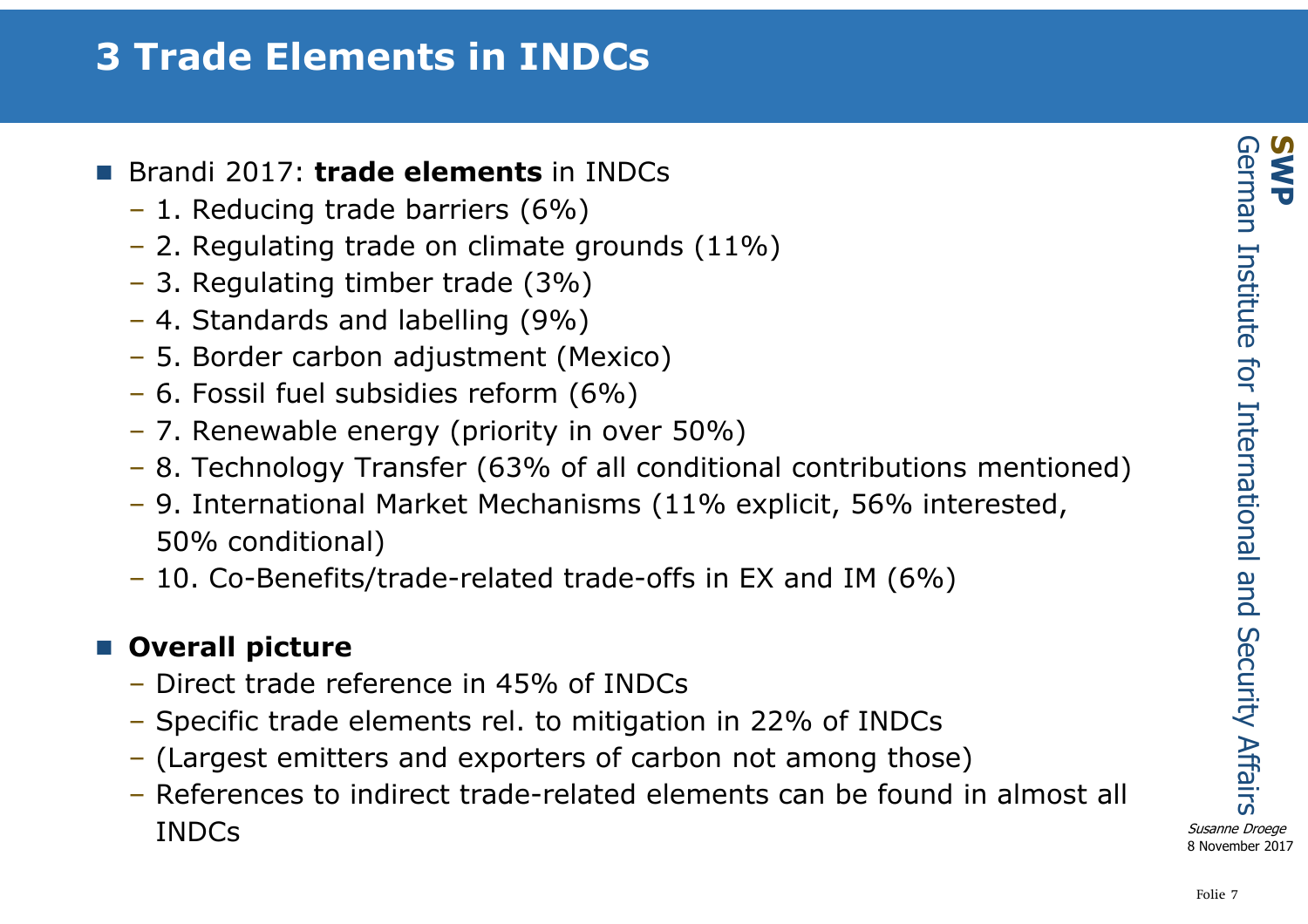### **4 Clubs: Definitions and Concepts**

- **Economic concept:** free riding and the economics of climate policy clubs – trade has a role to change the payoff function etc.<br>Nerdhaus (2015): incontives and sanctions pood to
	- Nordhaus (2015): incentives and sanctions need to be included e.g.<br>technology transfer, trade measures technology transfer, trade measures
	- Under Paris Agreement (Art 6) context is set for market mechanisms coalitions (ETS, pricing etc).
	- Yet: these clubs take time to build
- **Political concept**, political *coalition* formation (a quick way forward): in support of the PA and the multilateral idea of tackling CC. – e.g. Carbon Pricing Leadership Coaltions (2014)
- n. **Reality**: Clubs with economic incentives occur implicitly and explicitely. Still to happen: PA Climate Clubs which incentivise mitigation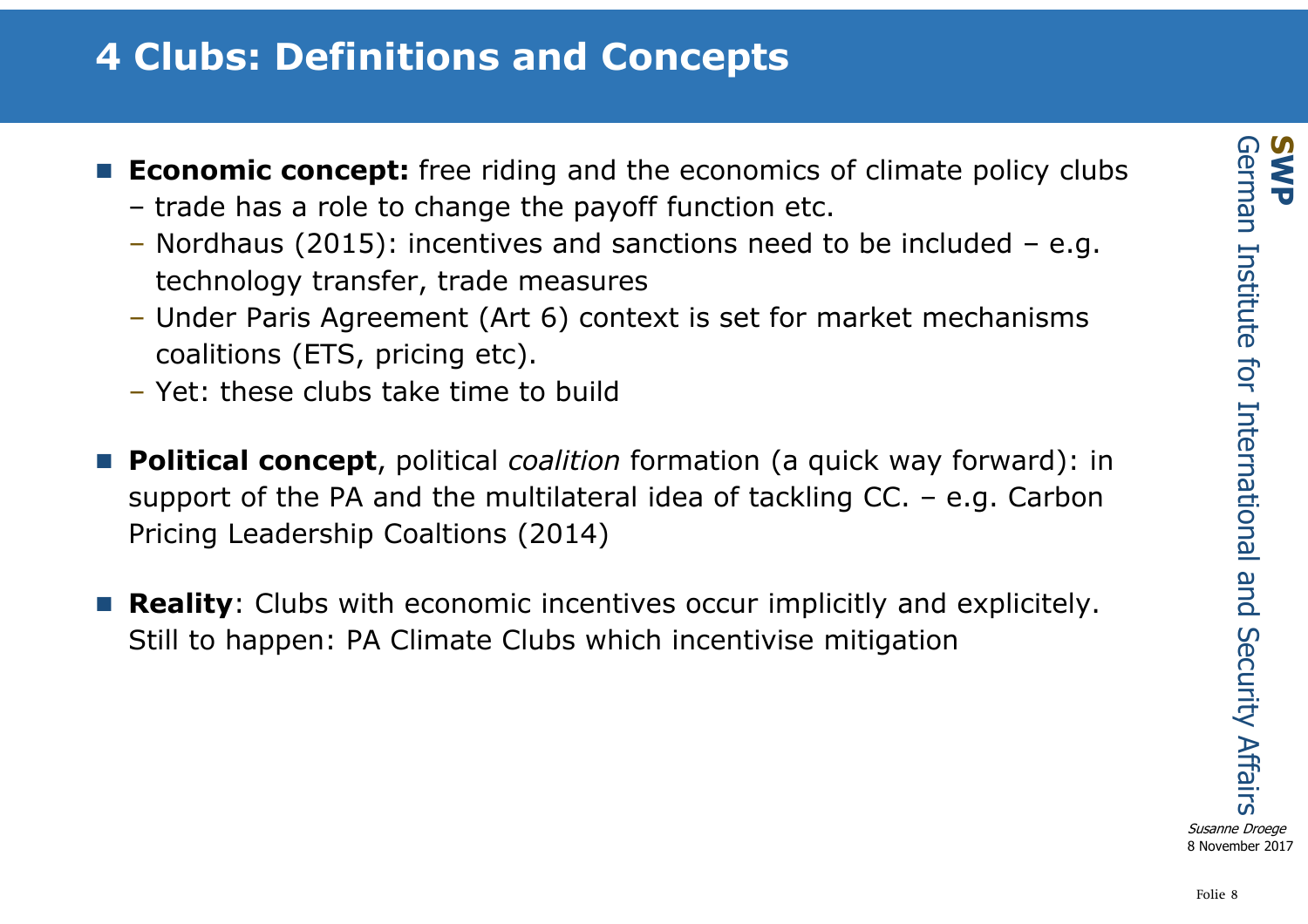### **4 Clubs: the Role of Trade Measures**

- **Disclaimer on BCAs:** understood as motivated by prevention of carbon leakage and referring to embedded carbon. Carbon leakage caused by environmentally ineffective policy. WTO rules support protection of a global resource.
- Levelling the playing field amongst competitors. BCA as a unilateral<br>approach import and expert adjustment = carbon prising for demostic approach, import and export adjustment  $=$  carbon pricing for domestic consumption.
- Several countries: could coordinate BCAs. could consider ETS linking<br>where adjustment of sarben sests would assure via market system (no where adjustment of carbon costs would occur via market system (no price adjustment behind the border or at the border needed).

### **Leverage (sticks and carrots)**:

- BCAs used to sanction the non-cooperating countries or encouraging the hesitant. – Mexico's reaction at Marrakesch COP to Trump election.
- Bringing down trade barriers to speed up deployment along the national plans of action (see INDCs) is important.
- **Sub-global approach:** preferential deals, e.g. developing countries NDC Partnerships;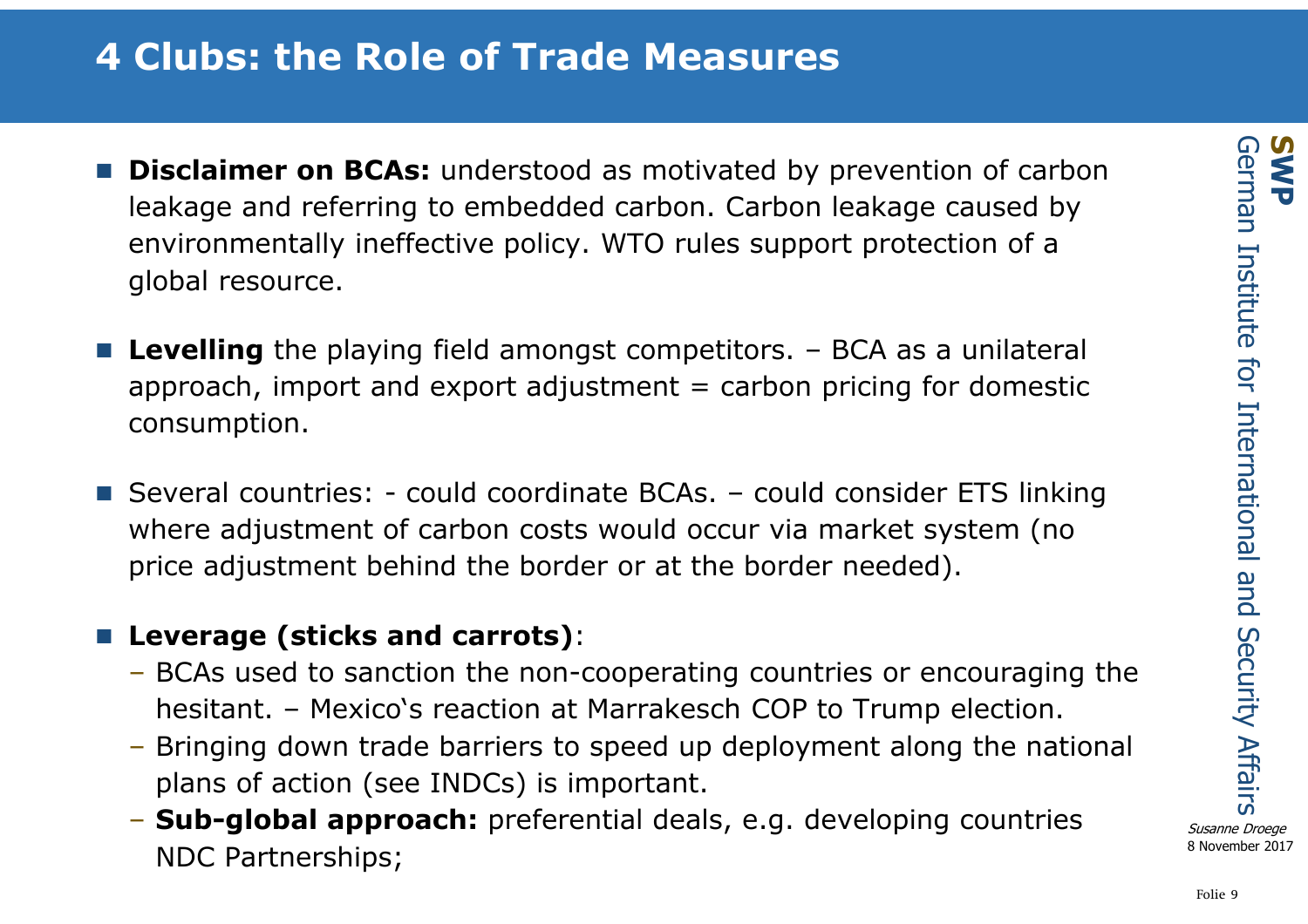# **5 Ways Forward 5 Ways Forward**

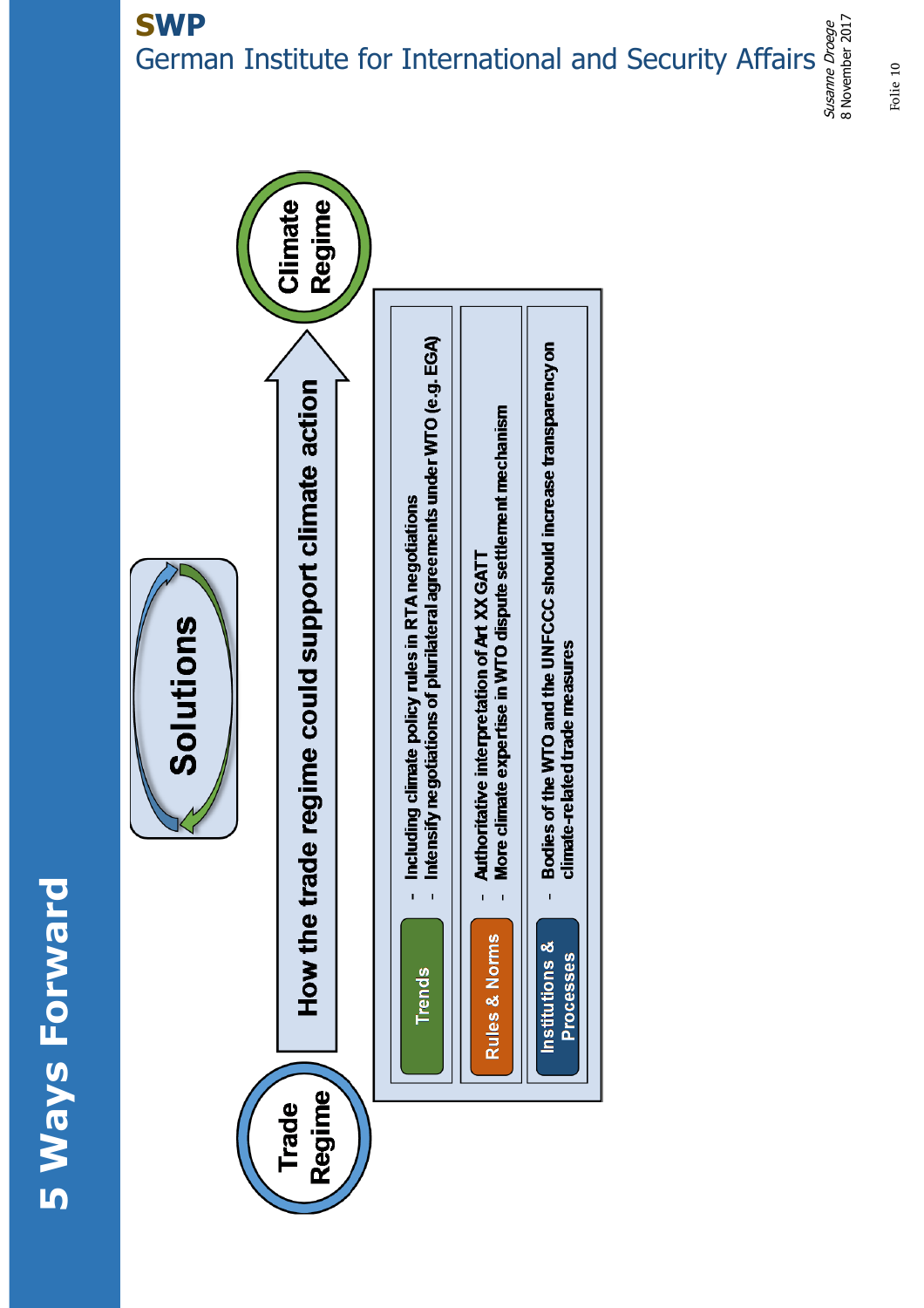### **6 Next Step: Looking into the Options for Making the Interplay more Supportive?**

- **Legal changes in the WTO regime**
- $\mathcal{L}(\mathcal{A})$ Procedural changes in institutions and practices
- Actions under plurilateral / regional trade agreements

Folie 11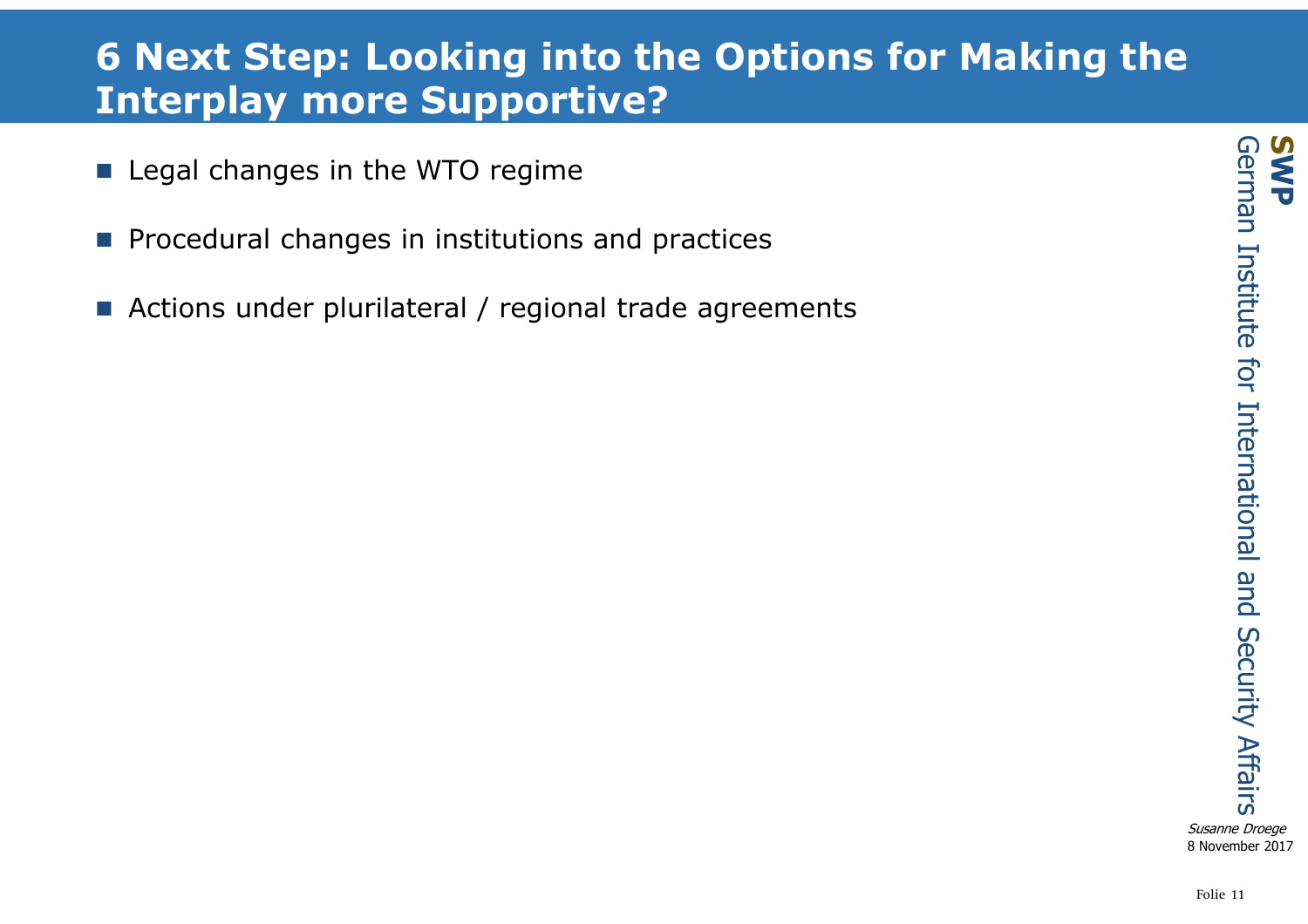## **6 Looking into the Options**

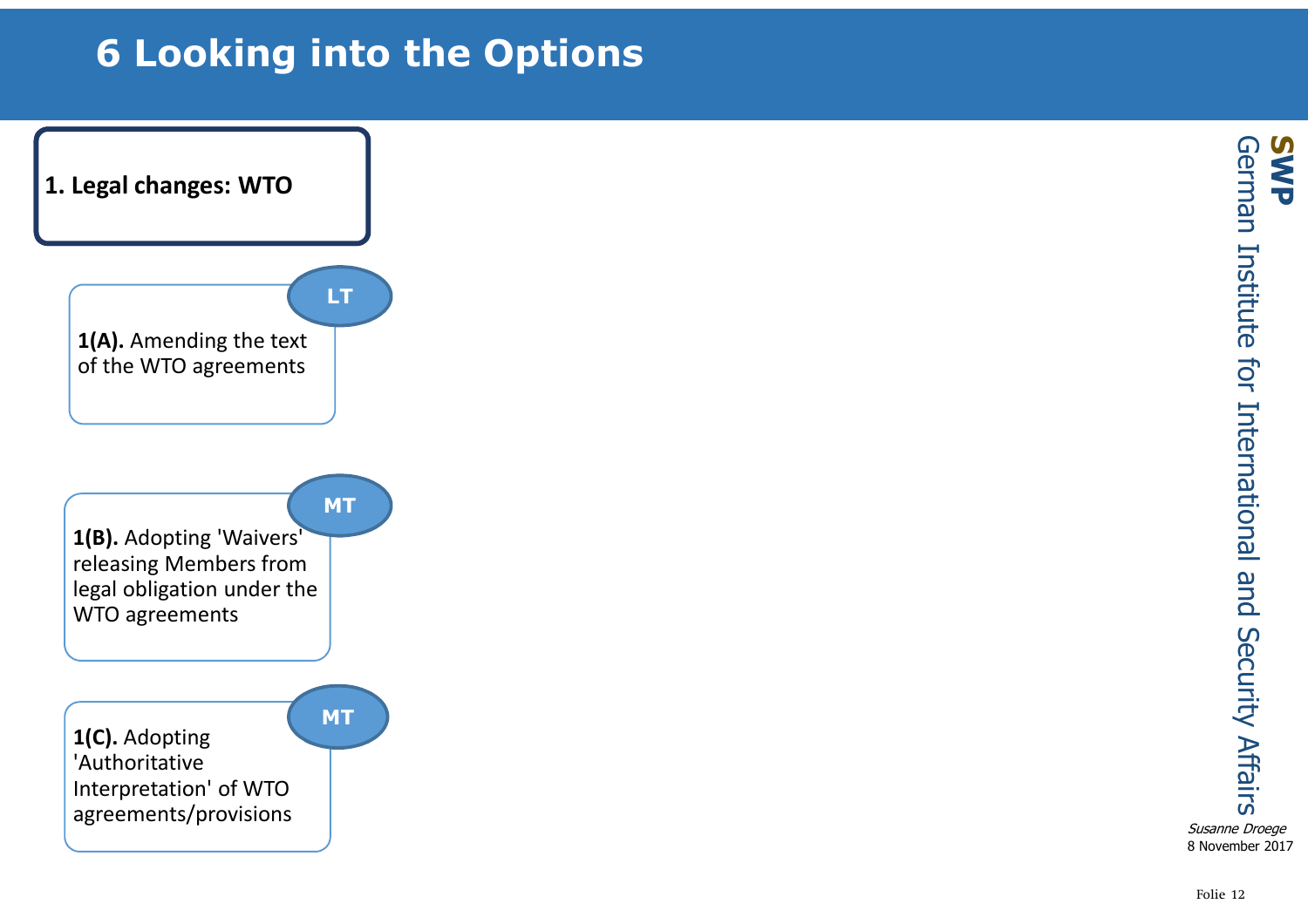## **6 Looking into the Options**



German Institute for International and Security Affairs **SWP** German Institute for International and **Security Affairs** Susanne Droege8 November 2017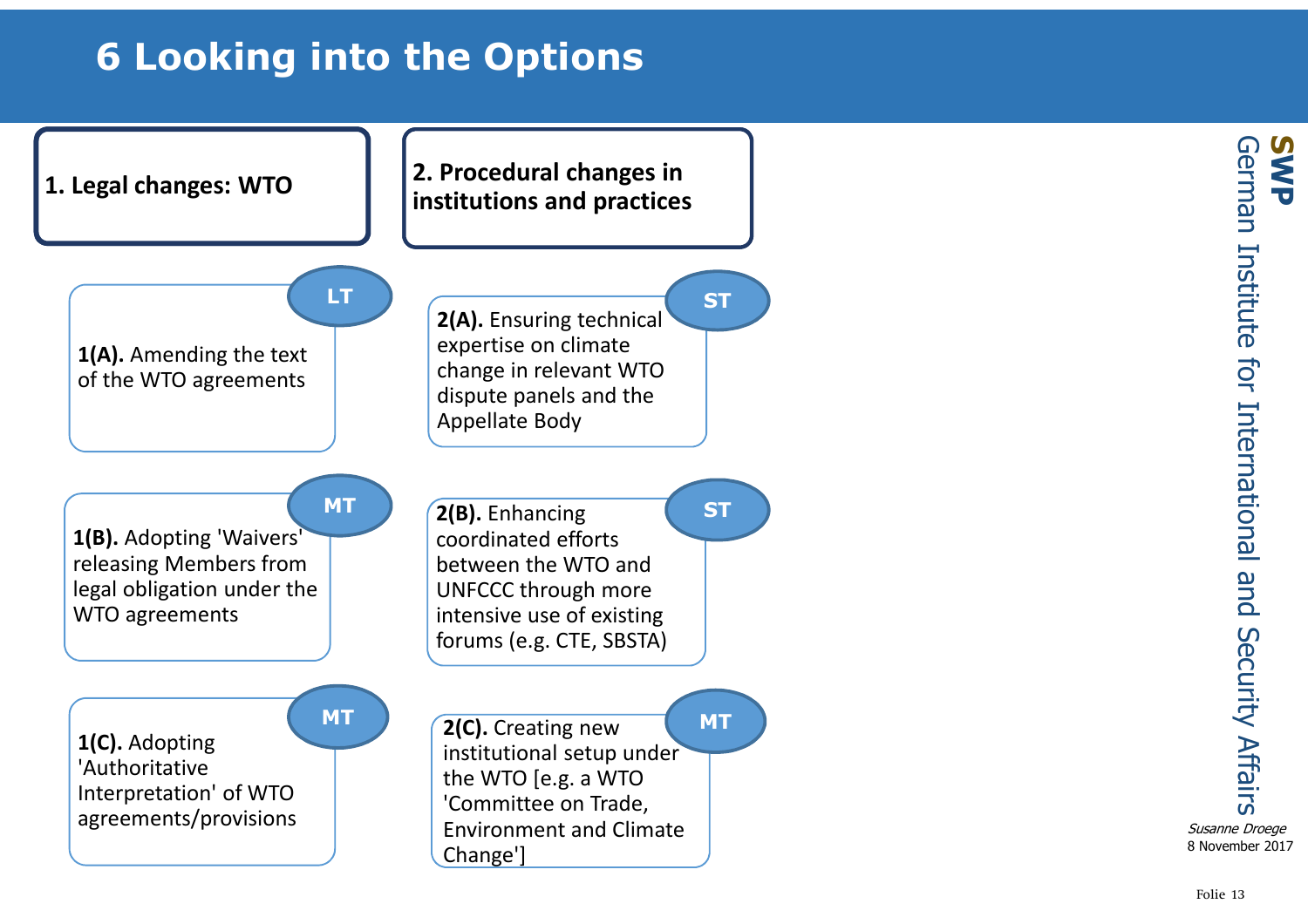## **6 Looking into the Options**



**SWP**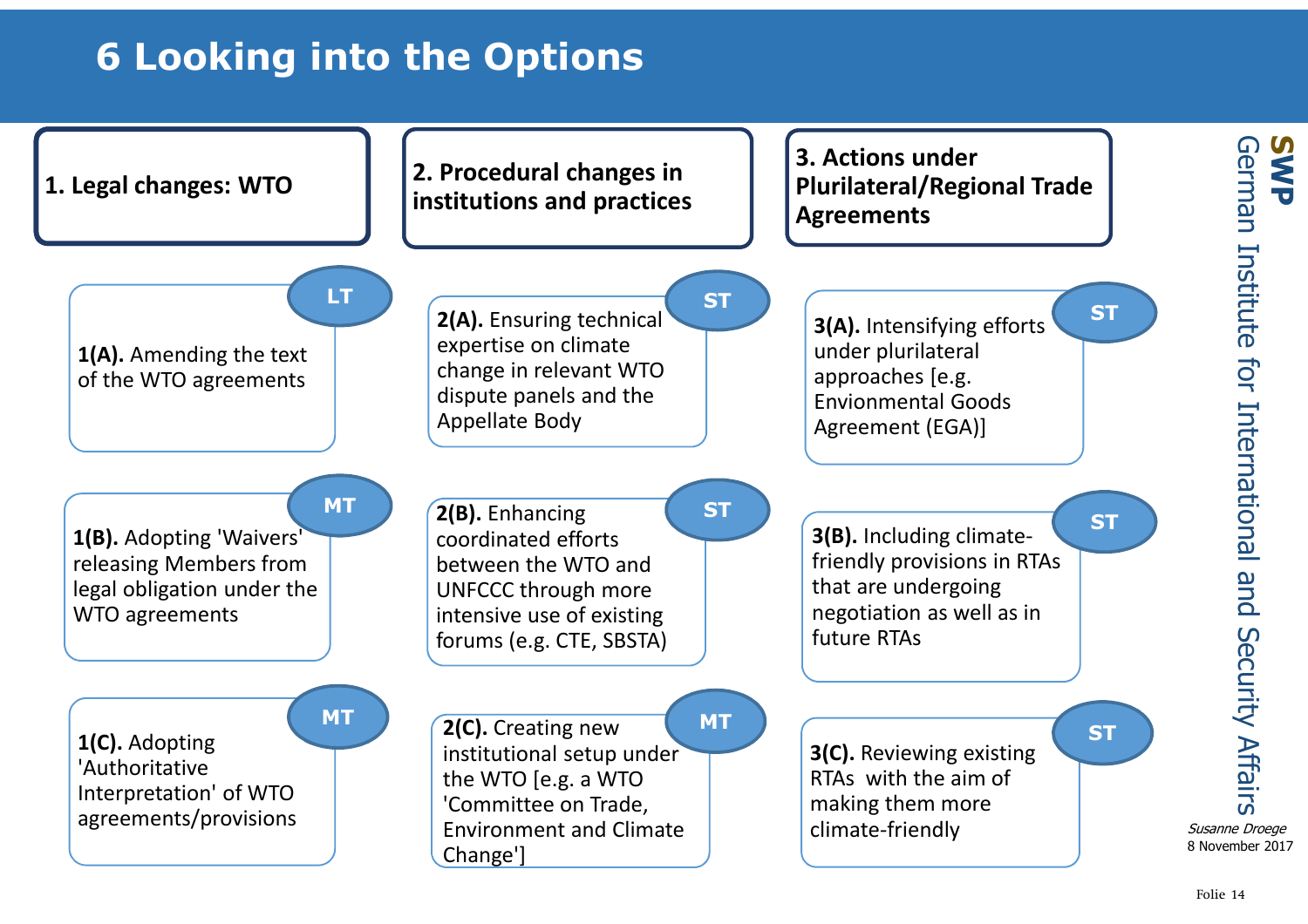### **5 Options… and their Political Feasibilty**

**High Potential**

**Medium Potential**

**Low Potential**

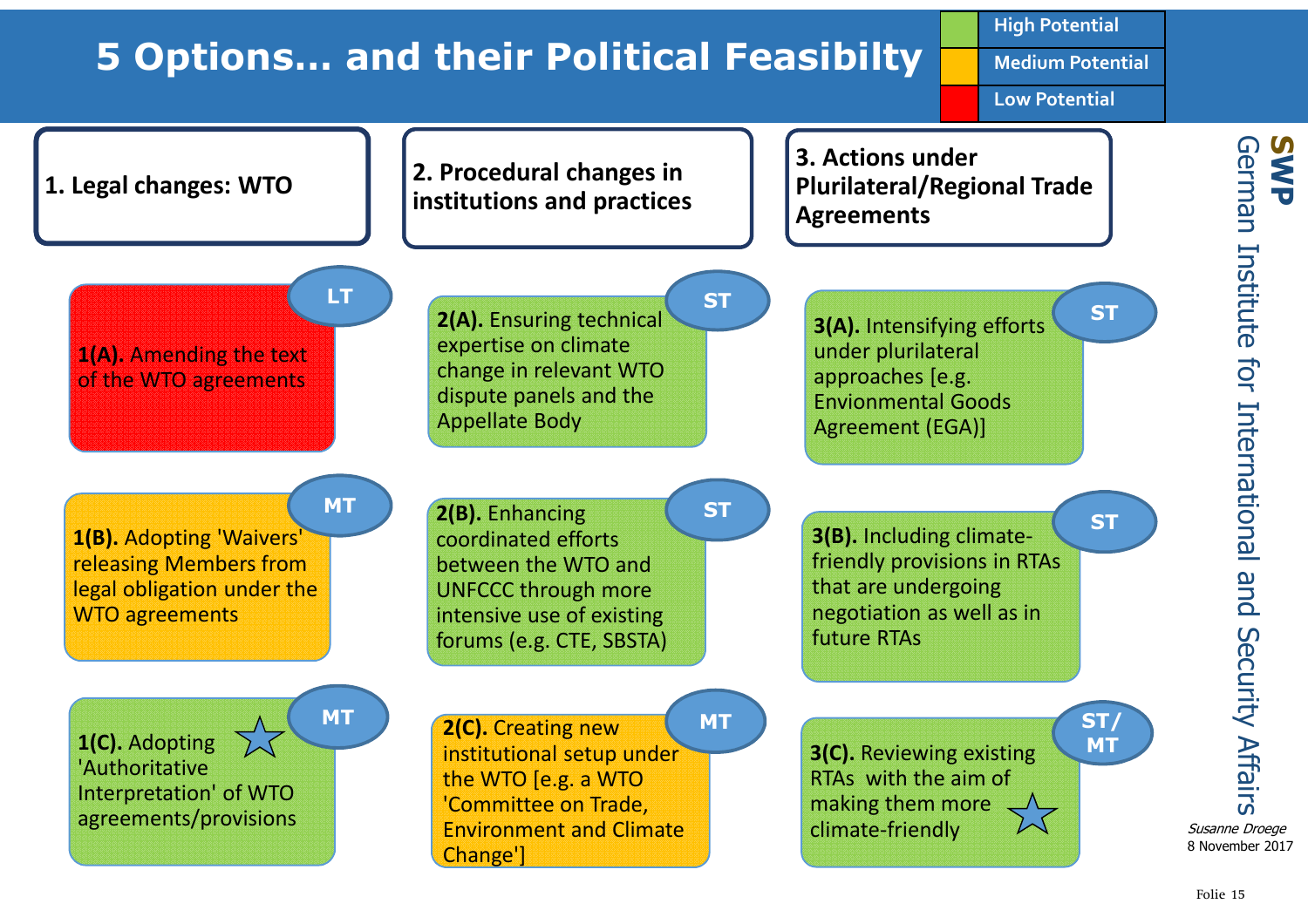WTO has a role to play for fossil fuels subsidies phase-out:

- 1. Beyond litigation, WTO can act as a forum for negotiation but also policy/technical dialogue
- 2. Options could be pioneered by one or several WTO Members, or through regional, mega-regional and plurilateral trade agreements
- 3. Solutions need to avoid duplication of effort.
- 4. Any approach must take into account special circumstances of developing countries
- 5. MC 11 offers an important opportunity to move this agenda forward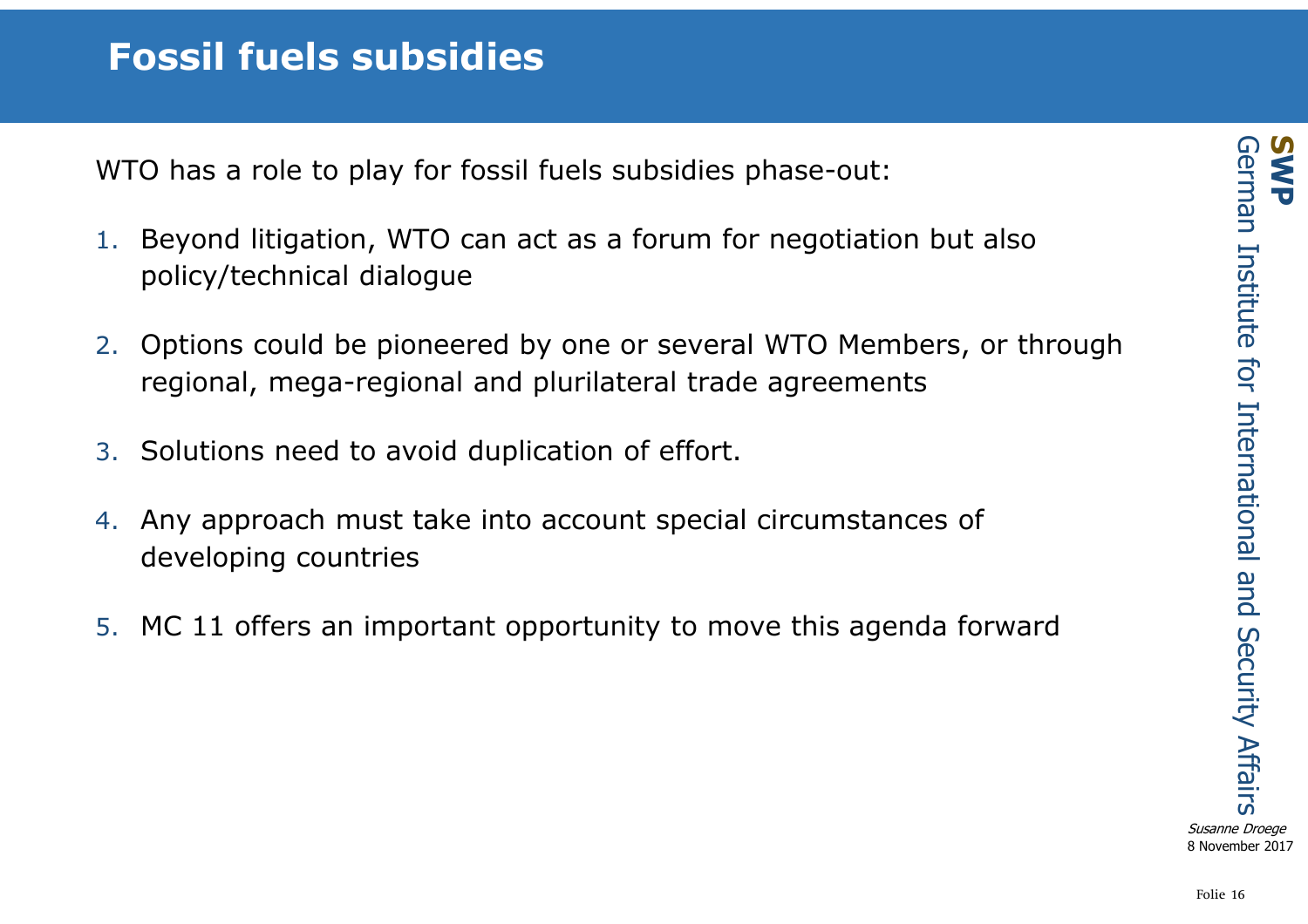Susanne.Droege@swp-berlin.org

Droege, S.; van Asselt, H.; Das, K.; Mehling, M. (2016):The trade system and climate action: Ways forward under the Paris Agreement, Climate Strategies Working Paper; http://climatestrategies.org/publication/thetrade-system-and-climate-action-ways-forward-under-the-paris-agreement/



Susanne Droege8 November 2017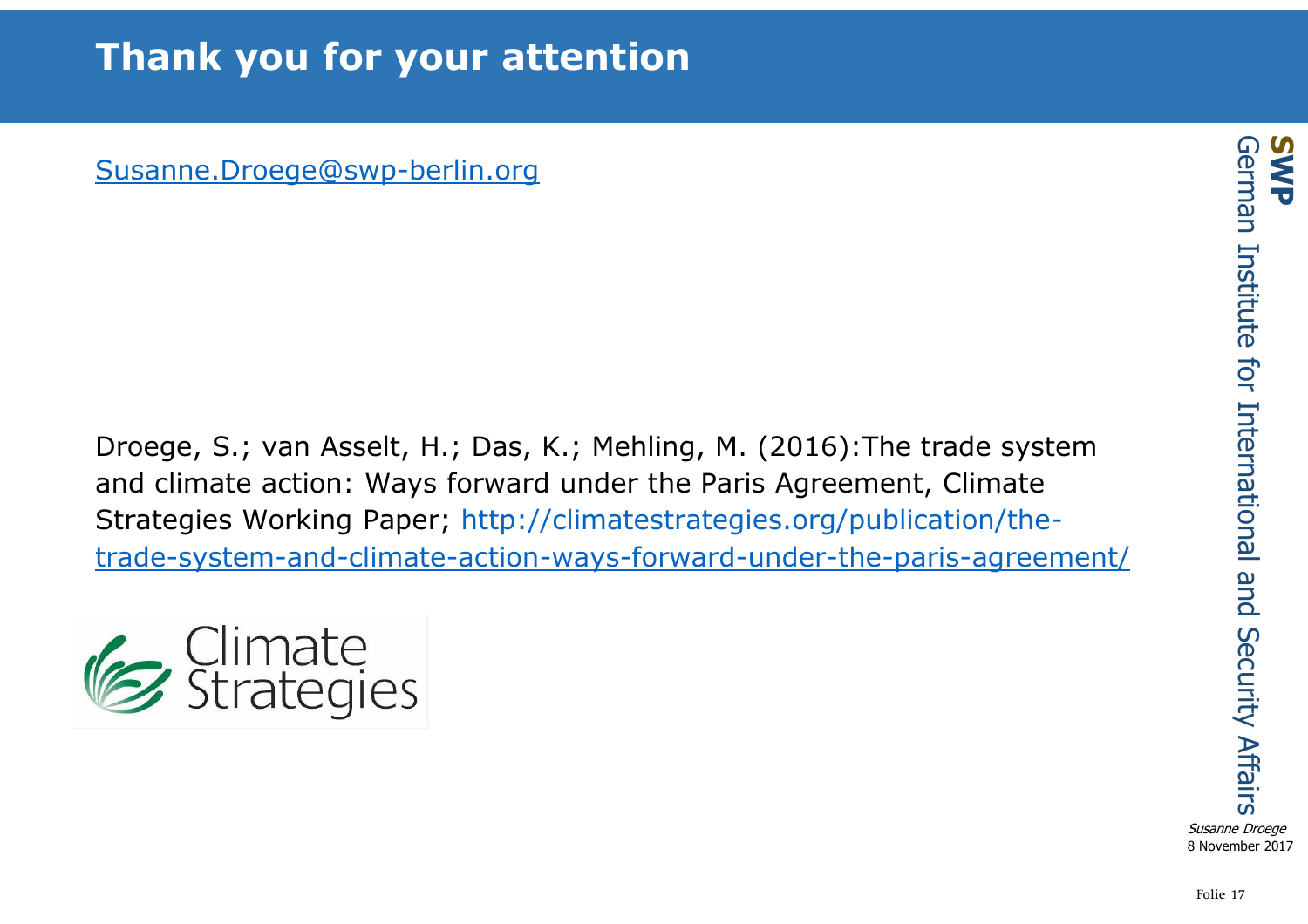### **Thank you for your attention!**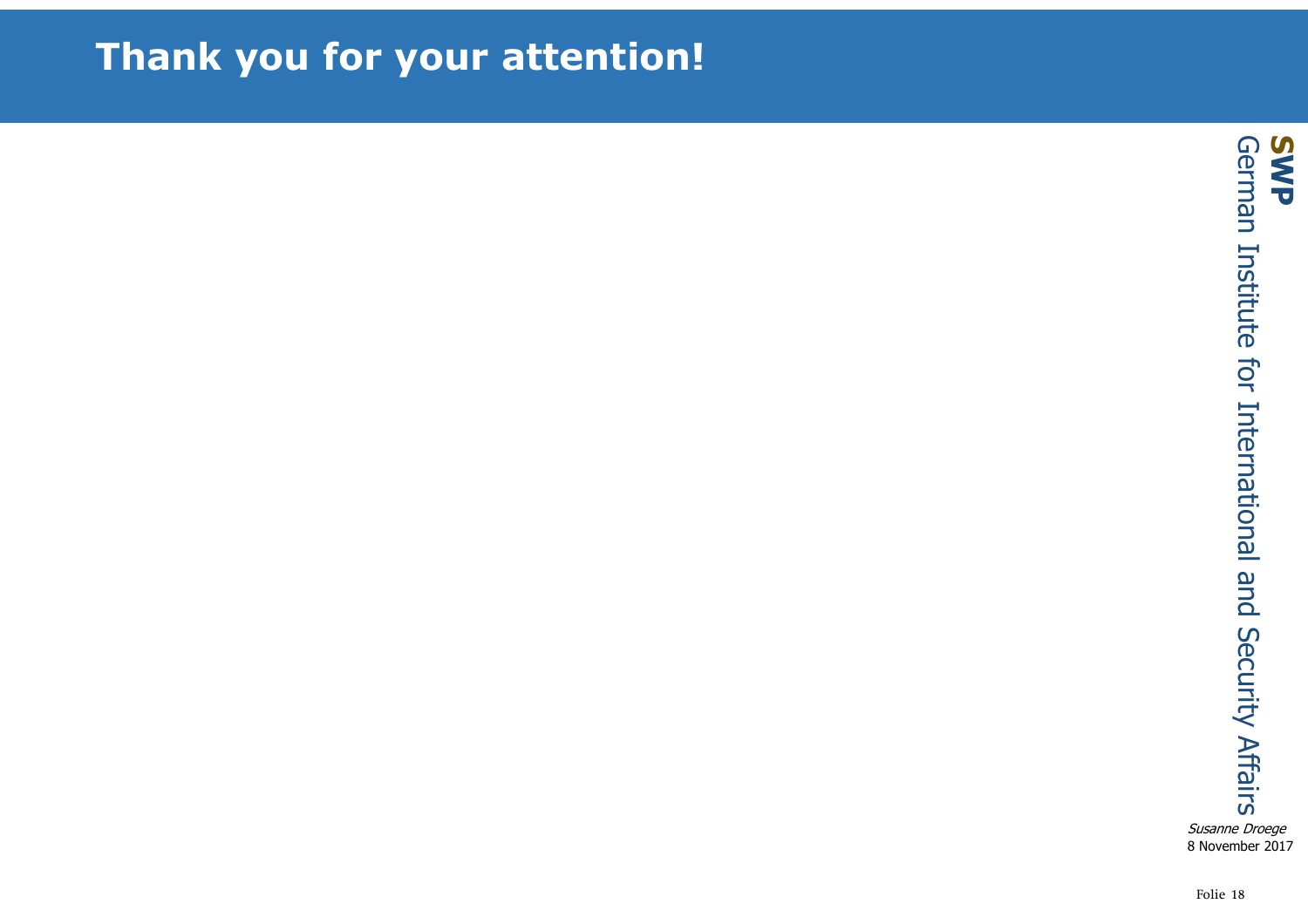### Susanne Droege **SWP** German Institute for International and Security Affairs

8 November 2017

# **Backup**